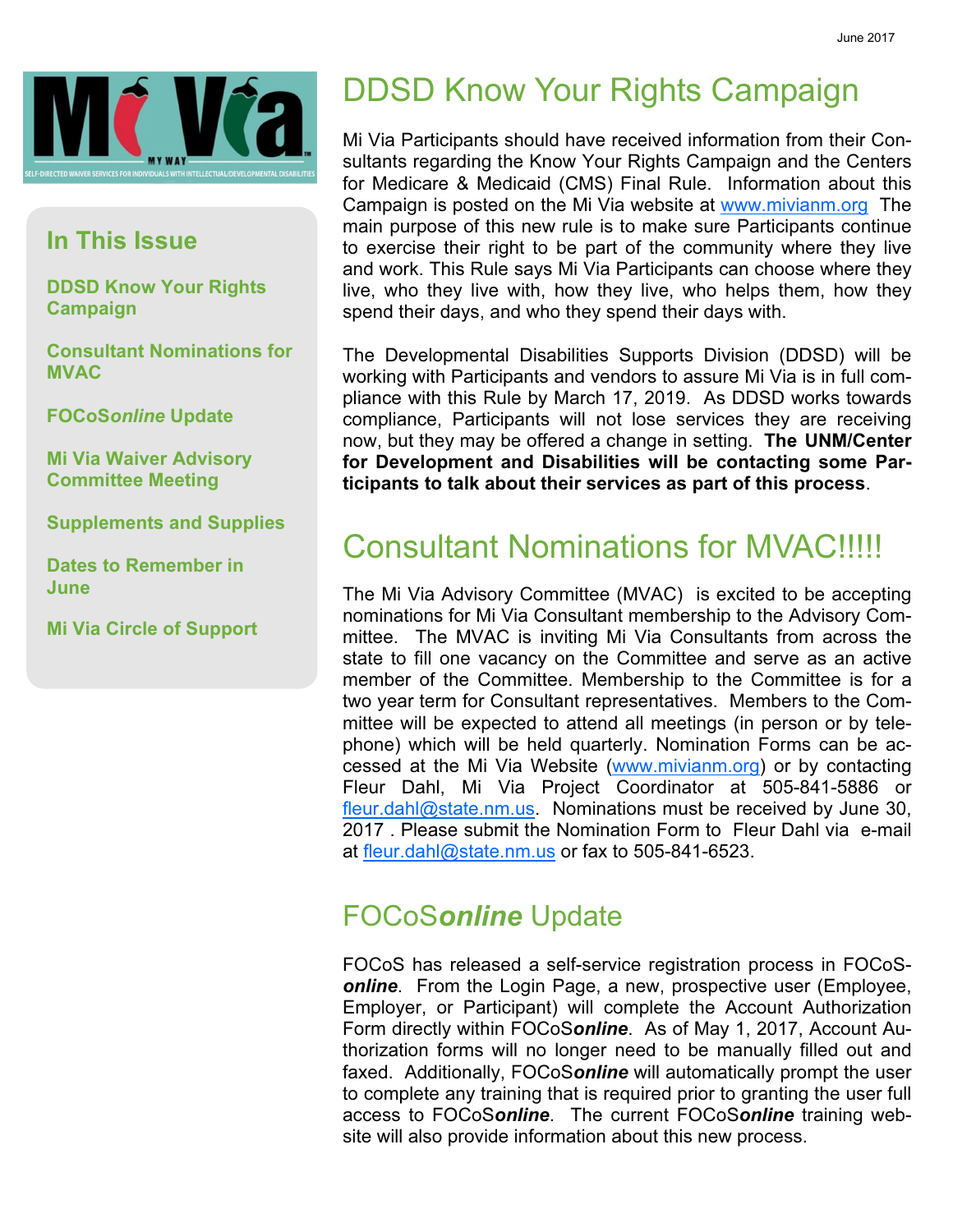#### Mi Via

Contact Information:

Phone: 1-866-916-0310 8:00 am to 5:00 pm Mon. - Fri.

Toll-free Fax: 1-866-302-6787

E-mail: mi.via@conduent.com

Web: http://www.MiViaNM.org

Physical Address: 1720-A Randolph Rd SE Albuquerque, NM 87106

If you would like to sign up for training to use FOCoSonline to review/approve timesheets and check your budget, call Mi Via at 1-866-916-0310

#### Note:

The Mi Via Advisory Committee works with the State to share information and help with communication among all Mi Via Participants.

Qualis Health is the Third Party Assessor (TPA) for Mi Via. They are responsible for reviewing and approving the Service and Support Plans (SSP).

### Mi Via Waiver Advisory Committee Meeting

The next Mi Via Advisory Committee Meeting will be held on Thursday, July 27, 2017, 11am-4pm in Santa Fe, New Mexico at the Department of Human Services (HSD) offices: 2025 South Pacheco, Santa Fe NM 87505. If you would like to call in for the meeting please call 1-712-432-0360 pass code 742089#.

## Supplements and Supplies

Did you know nutritional supplements as well as durable medical equipment (DME) (such as a wheelchair or shower chair) may be covered by your MCO with prior authorization? Obtaining these items through your MCO may help you to save funds on your Mi Via Budget for other services you may need. Additionally, the Mi Via Program requires that you first check with your MCO to find out if they will cover these types of items.

Start by talking with your doctor or specialist about your needs. If your doctor recommends that you need these items, your doctor, specialist, or DME vendor will submit a request for approval of the item you need to your MCO. Your MCO will review the request and either approve or deny the item. You will be notified whether the item was approved or denied. Your Care Coordinator may be able to assist you in this process.

If an item is denied by your MCO, you may consider requesting it through your Mi Via Budget. When you submit your goal for this item, you or your consultant will also need to provide Qualis with a copy of the denial letter from your MCO. Qualis will then review the request based on Mi Via Program regulations and the requested item must be related to your qualifying condition.

For more information on MCO-covered services and how to request a prior authorization, you may contact your MCO member services at:

Blue Cross Blue Shield of New Mexico: 1-866-689-1523 For members with Hearing or speech loss: TTY/TDD: 711

Molina Health Care: 1-877-373-8986

Presbyterian Health Plan: 505-923-5200 or 1-888-977-2333 For members with hearing or speech loss: 1-800-872-7568 TTY Navajo Hotline: 505-923-5157 Outside of Albuquerque: 1-888-806-8793

United Health Care Community Plan: 1-877-236-0826 For members with hearing or speech loss: TTY: 711

Additional information regarding your MCO including a link to their website may be found here: http://www.hsd.state.nm.us/LookingForInformation/managed-careorganizations.aspx.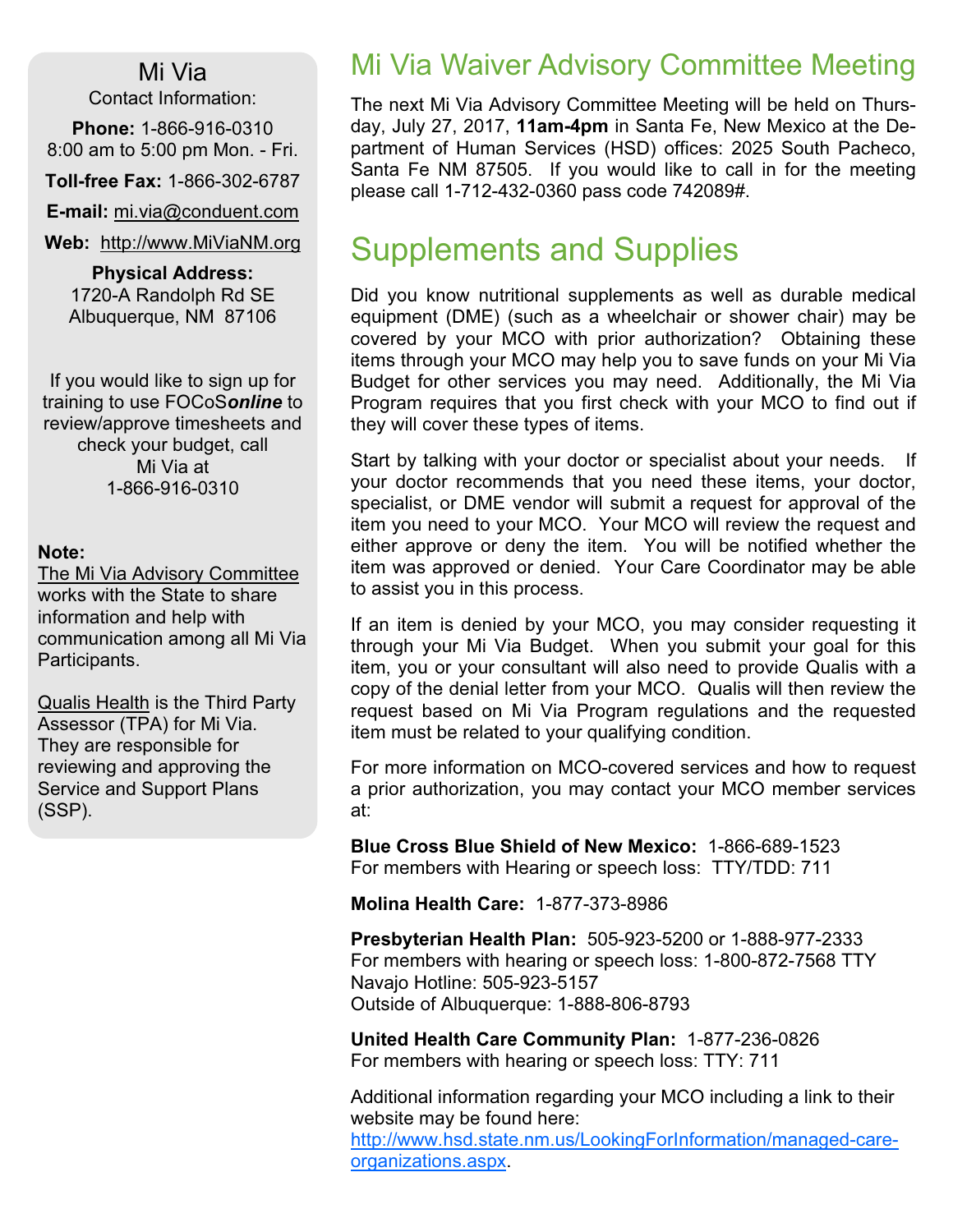## Dates to Remember in June

# **June 2017**

| Sun    | Mon                                                             | Tue    | Wed            | Thu                                                       | Fri                                                                                                      | Sat                                                                                                                |
|--------|-----------------------------------------------------------------|--------|----------------|-----------------------------------------------------------|----------------------------------------------------------------------------------------------------------|--------------------------------------------------------------------------------------------------------------------|
| May 28 | May 29<br><b>Conduent and</b><br><b>State Offices</b><br>Closed | May 30 | May 31         | $\mathbf{1}$                                              | $\overline{2}$<br><b>Vendor Checks</b><br><b>Received or</b><br><b>Deposited</b>                         | $\mathbf{3}$<br>Deadline to<br>submit PRFs for<br>6/16/17 payment                                                  |
| 4      | 5                                                               | 6      | $\overline{7}$ | 8                                                         | 9<br>Paychecks and<br><b>Vendor Checks</b><br><b>Received or</b><br>Deposited; end of<br>the pay period  | 10<br>Deadline to<br>submit<br>timesheets,<br>Mileage & PRFs<br>for 6/23/17 pay-<br>ment; new pay<br>period begins |
| 11     | 12                                                              | 13     | 14             | 15                                                        | 16<br><b>Vendor Checks</b><br><b>Received or</b><br><b>Deposited</b>                                     | 17<br>Deadline to<br>submit PRFs for<br>6/30/17 payment                                                            |
| 18     | 19                                                              | 20     | 21             | 22                                                        | 23<br>Paychecks and<br><b>Vendor Checks</b><br><b>Received or</b><br>Deposited; end of<br>the pay period | 24<br>Deadline to<br>submit<br>timesheets,<br>Mileage & PRFs<br>for 7/7/17 pay-<br>ment; new pay<br>period begins  |
| 25     | 26                                                              | 27     | 28             | 29<br><b>Spending Reports</b><br><b>Available to EORs</b> | 30<br><b>Vendor Checks</b><br><b>Received or</b><br><b>Deposited</b>                                     | July 1<br>Deadline to<br>submit PRFs for<br>7/14/17 payment                                                        |